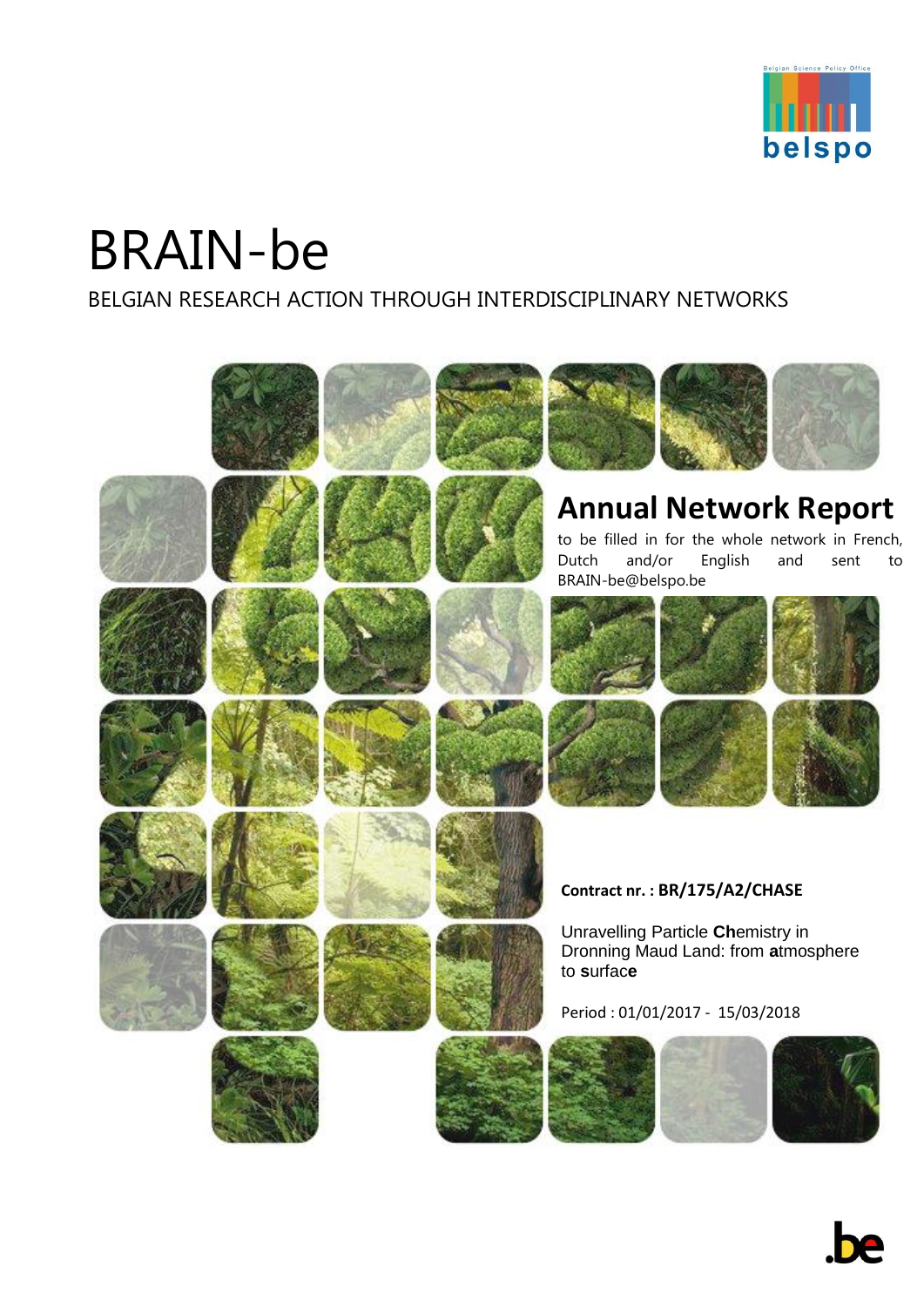#### <span id="page-1-0"></span>**NETWORK**

#### <span id="page-1-1"></span>COORDINATOR

Dr. Alexander Mangold and Dr. Andy Delcloo, Royal Meteorological Institute of Belgium

## <span id="page-1-2"></span>**PARTNERS**

- 1. Dr. Alexander Mangold and Dr. Andy Delcloo, Royal Meteorological Institute of Belgium
- 2. Prof. Herman Van Langenhove and Prof. Kristof Demeestere, Ghent University
- 3. Prof. Nadine Mattielli, Université Libre de Bruxelles (ULB)
- 4. Prof. Philippe, Claeys, Vrije Universiteit Brussel (VUB)

#### <span id="page-1-3"></span>AUTHORS

- 1. Dr. Alexander Mangold, Royal Meteorological Institute of Belgium
- 2. Dr. Andy Delcloo, Royal Meteorological Institute of Belgium
- 3. Prof. Herman Van Langenhove, Ghent University
- 4. Prof. Kristof Demeestere, Ghent University
- 5. Dr. Christophe Walgraeve, Ghent University
- 6. Preben Van Overmeiren, Ghent University
- 7. Prof. Nadine Mattielli, Université Libre de Bruxelles (ULB)
- 8. Dr. Stefania Gili, Université Libre de Bruxelles (ULB)
- 9. Prof. Philippe, Claeys, Vrije Universiteit Brussel (VUB)

# <span id="page-1-4"></span>PROJECT WEBSITE:

Project website is under construction

Yearly, one report (max. 15-20 pages) should be filled in for the whole network in French, Dutch or English and sent to BRAIN-be@belspo.be.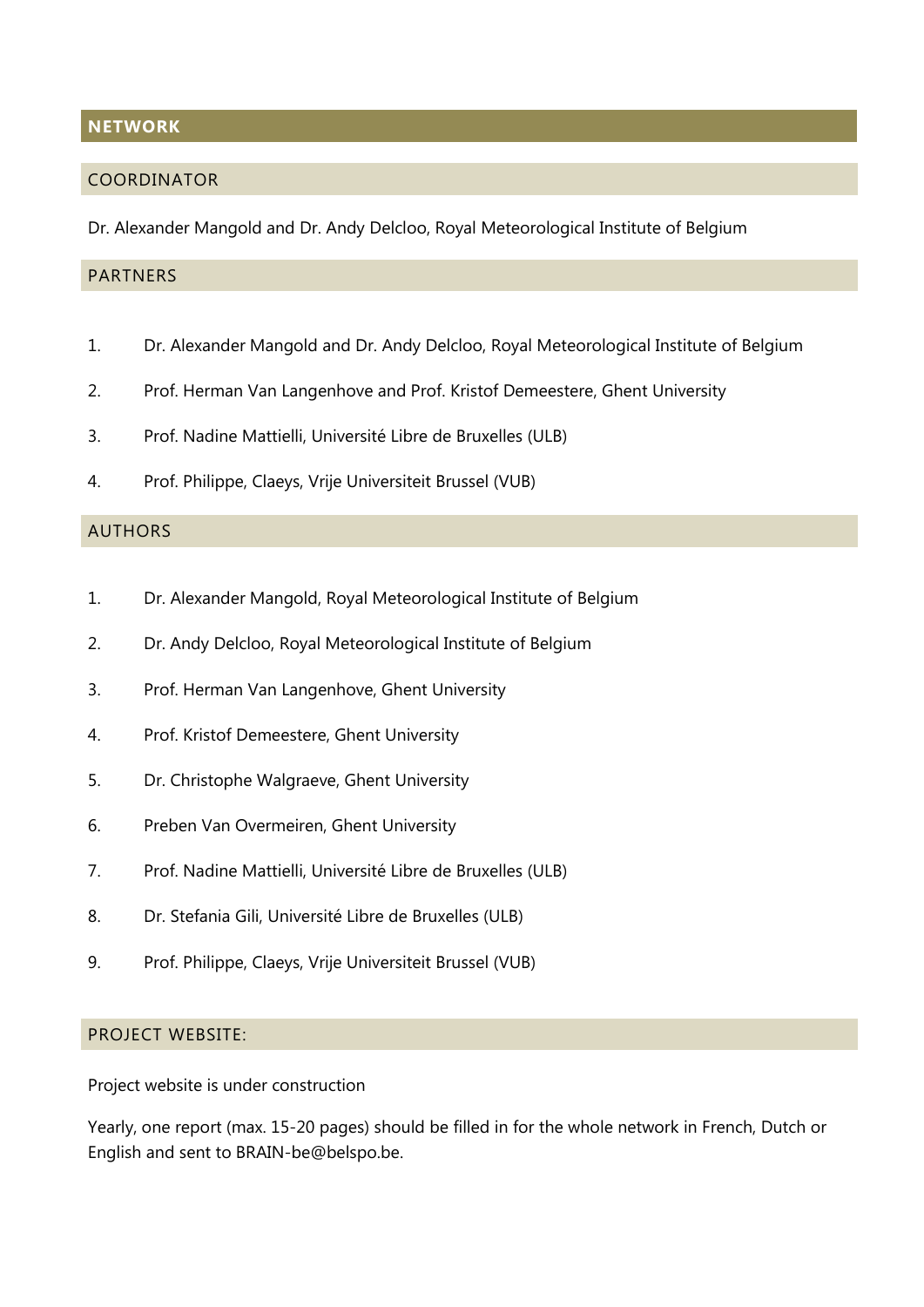# TABLE OF CONTENTS

| <b>NETWORK</b>                                                   |    |
|------------------------------------------------------------------|----|
|                                                                  |    |
|                                                                  |    |
|                                                                  |    |
|                                                                  |    |
| <b>1. EXECUTIVE SUMMARY</b>                                      | 3  |
| <b>2. ACHIEVED WORK</b>                                          | 4  |
| <b>3. INTERMEDIARY RESULTS</b>                                   | 7  |
| <b>4. PRELIMINARY CONCLUSIONS AND RECOMMANDATIONS</b>            | 9  |
| <b>5. FUTURE PROSPECTS AND PLANNING</b>                          | 10 |
| <b>6. FOLLOW-UP COMMITTEE</b>                                    | 11 |
| <b>7. VALORISATION ACTIVITIES</b>                                | 12 |
|                                                                  |    |
|                                                                  |    |
|                                                                  |    |
|                                                                  |    |
| <b>8. ENCOUNTERED PROBLEMS AND SOLUTIONS</b>                     | 13 |
| 9. MODIFICATIONS COMPARED TO THE PREVIOUS REPORT (IF APPLICABLE) | 15 |
|                                                                  |    |
|                                                                  |    |
| <b>10. REMARKS AND SUGGESTIONS</b>                               | 16 |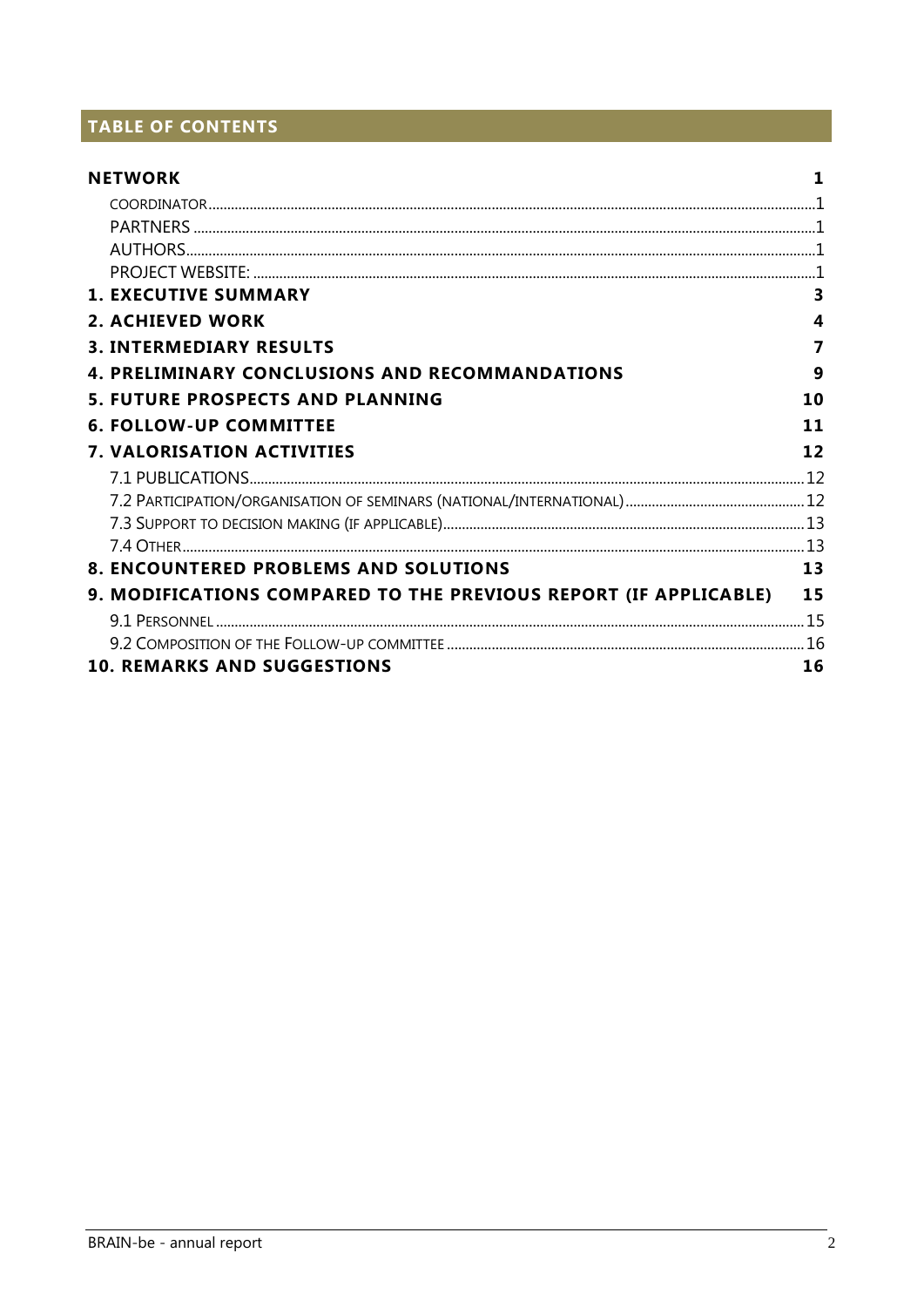# <span id="page-3-0"></span>**1. EXECUTIVE SUMMARY OF THE REPORT**

The CHASE project provides detailed physical-chemical analyses of both atmospheric and surface snow particles as well as of volatile organic compounds recovered near the Belgian research station Princess Elisabeth (PE), Dronning Maud Land, East Antarctica, and thoroughly investigates their atmospheric transport pathways. Such detailed studies have never occurred in the region where Princess Elisabeth station is located. The project consists of 4 components: (i) a particle and air sampling with physical-chemical analysis component, (ii) a data interpretation component, (iii) a synthesis component, and (iv) a valorisation component.

The work is subdivided in several tasks and deliverables, executed by the different partners of this project. Their progress regarding the different deliverables is listed in table 1. The start date of the project was the 1<sup>st</sup> January 2017. In the table below, the submission date is counted from the 15<sup>th</sup> April 2017 (48 months until end of project in contract 15/04/2021.

| No.              | <b>Description</b>                                                                                                                                                                            | <b>Partner</b>             | Subm. date            | <b>Status</b> |
|------------------|-----------------------------------------------------------------------------------------------------------------------------------------------------------------------------------------------|----------------------------|-----------------------|---------------|
| D1.1             | Active and passive sampling methods for the atmospheric<br>organic composition analysis of both particulate and gaseous<br>fraction                                                           | <b>UGent</b>               | M12, M24, M36,<br>M46 | <b>PROG</b>   |
| D1.2             | Advanced analytical procedures enabling detailed molecular<br>characterization of collected air samples by using highly<br>innovative mass spectrometry based equipment                       | <b>UGent</b>               | M12, M24, M36,<br>M46 | <b>PROG</b>   |
| D1.3             | Unique dataset on detection frequencies and concentration<br>levels of organic micropollutants in both Austral Summer and<br>Winter at Dronning Maud Land                                     | UGent                      | M12, M24, M36,<br>M48 | <b>NOT</b>    |
| D1.4             | Analysis methods developed for stable isotopes C and N of the<br>organic aerosol fraction and related dataset on isotopic<br>composition of the organic fraction of particulate matter        | <b>VUB</b>                 | M12, M24, M36,<br>M48 | <b>NOT</b>    |
| D2.1             | Active sampling and analysis methods developed for inorganic<br>composition of atmospheric particles and related dataset of<br>inorganic composition                                          | <b>ULB</b>                 | M12, M24, M36,<br>M48 | <b>PROG</b>   |
| D <sub>2.2</sub> | Passive sampling and analysis methods developed for<br>inorganic composition of atmospheric particles and related<br>dataset of inorganic composition                                         | <b>ULB</b>                 | M12, M24, M36,<br>M48 | <b>PROG</b>   |
| D <sub>2.3</sub> | Surface snow samples collected and analysis methods<br>developed for inorganic composition of particles therein and<br>related dataset of inorganic composition                               | <b>ULB</b>                 | M12, M24, M36,<br>M48 | <b>PROG</b>   |
| D3.1             | Air mass trajectories calculated, dispersion analysis of<br>atmospheric pathways, clustering of source regions                                                                                | <b>RMI</b>                 | M12, M24, M36,<br>M42 | <b>PROG</b>   |
| D4.1             | Source regions, transport pathways, seasonal variations and<br>relative importance of trace elements, micronutrients and<br>atmospheric pollutants, of natural and anthropogenic<br>compounds | <b>RMI</b>                 | M18, M30, M48         | <b>NOT</b>    |
| D4.2             | Cloud Condensation Nuclei and Ice Nuclei characterisation                                                                                                                                     | <b>RMI</b>                 | M18, M30, M48         | <b>NOT</b>    |
| D5.1             | Management of the network                                                                                                                                                                     | <b>RMI</b>                 | Cont.                 | <b>PROG</b>   |
| D5.2             | Quality controlled chemistry database                                                                                                                                                         | <b>RMI</b>                 | Cont.                 | <b>NOT</b>    |
| D5.3             | Results published to scientific community, policy and public                                                                                                                                  | RMI,<br>UGent,<br>ULB, VUB | Cont.                 | <b>PROG</b>   |
| D5.4             | Scientific workshop<br>Table 1: List of intermediate and final deliverables and their dissemination. The first three columns give the number, the                                             | RMI,<br>UGent,<br>ULB, VUB | M42.                  | <b>NOT</b>    |

**description and the partner responsible for the deliverable, the fourth column gives the submission date, counted from 15 April 2017, and the fifth column gives the status (finished (FIN), in progress (PROG), or not started (NOT)).**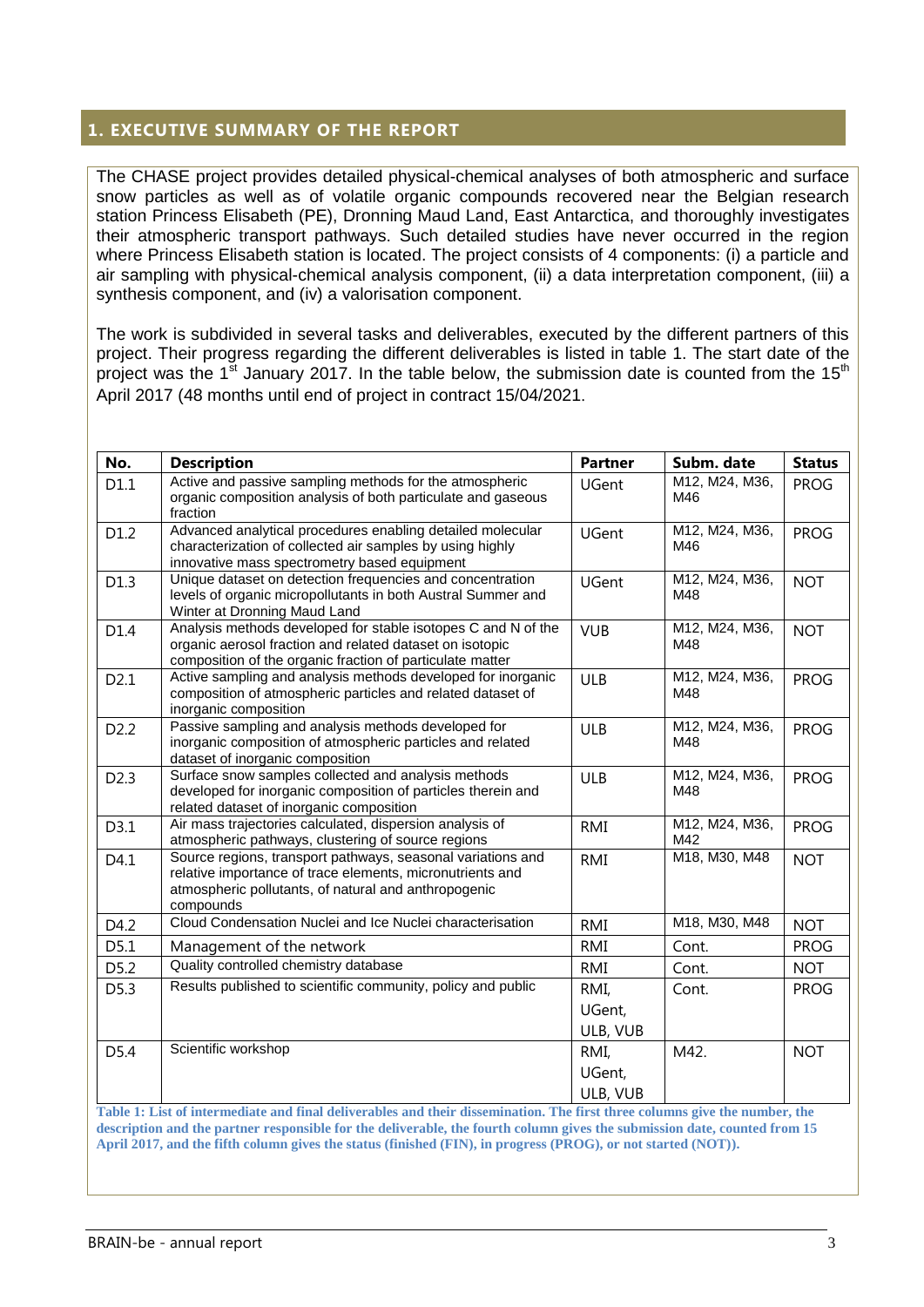After finalisation of the project contract during summer 2017, preparations started immediately in order to a) prepare the expedition campaign to Princess Elisabeth (PE) station Antarctica and to b) prepare job announcements for hiring staff.

The following preparations were undertaken for the 2017/18 field campaign:

- CHASE partners Nadine Mattielli, Christophe Walgraeve and Alexander Mangold met several times with the Station Operator in order to discuss the practical topics for the sampling campaign;
- Material for the sampling has been prepared and ordered (i.a. adaptations to the High Volume Pump of UGent; order of the pump for inorganic active sampling; ordering and preparation of filters and filter holders for both active and passive sampling; preparation of the bottles for sampling surface snow);
- Preparation of the necessary air cargo boxes and shipment forms;

Further details are described below within the progress per task section.

The progress with respect of hiring staff is described below in the respective section.

Nadine Mattielli and Christophe Walgraeve participated (on the CHASE project) in the BELARE 2017/2018 field campaign to Princess Elisabeth station and have been there from 23 November to 18 December 2017. In addition, Alexander Mangold has been at PE station during the same time period on behalf of the Brain-Be AEROCLOUD project and helped also with necessary work for the collection of samples for the CHASE project. The installation of the pumps for active sampling was successful and also five sites for passive sampling of atmospheric particles and volatile organic compounds could be set up. At all of these five sites, surface snow samples were collected. By April 2018, the snow and filter samples for analysis arrived via cold-chain sea cargo in Belgium. Further details are described below within the progress per task section.

# <span id="page-4-0"></span>**2. ACHIEVED WORK**

*Detailed description of the achieved work and tasks of the past reporting year*

#### **Task 1: Characterisation of the organic atmospheric composition (particulate matter and VOCs) (UGent, VUB)**

#### **Task 1.1: Sampling and sample preparation of atmospheric particles for organic analysis (UGent)**

A Digitel DHA-80 High Volume Sampler (HVS, 500 l/min) for active sampling of atmospheric particles has been installed in a container around 300 m north of PE station. The active sampling is limited to the austral summer period (filter exchange, energy demand). Pre-baked quartz-fibre filters have been used for the collection of particulate matter. Active sampling started beginning of December 2017 (CHASE team) and continued through February 2018 (PE station staff). Besides blank samples, a total of 8 filter samples for the organic component analysis could be collected (due to the overall amount of atmospheric particles, sample time has to be at least 7 days continuously). These filter samples arrived in Belgium by April 2018 for laboratory analysis.

Simultaneously with the high volume active sampling, polyurethane foam disk passive samplers have been installed, to be able to identify trace organic semi-volatile and non-volatile micropollutants. In addition, polymer sheet type passive samplers have been installed to sample organic micro-pollutants. Both kinds of these passive samplers have been set up in November and December by Christophe Walgraeve and Nadine Mattielli on poles (around 2-3 m above ground) at five locations along a transect from the plateau to the coast: i) around 4 km eastward of PE station; ii) one site southward of PE, in the vicinity of the plateau; iii) near Romnoes, northward of PE; iv) between Romnoes and the coast; and v) at one site near the coast. These filters will stay a whole year until recovery and exchange of them in November, December 2018.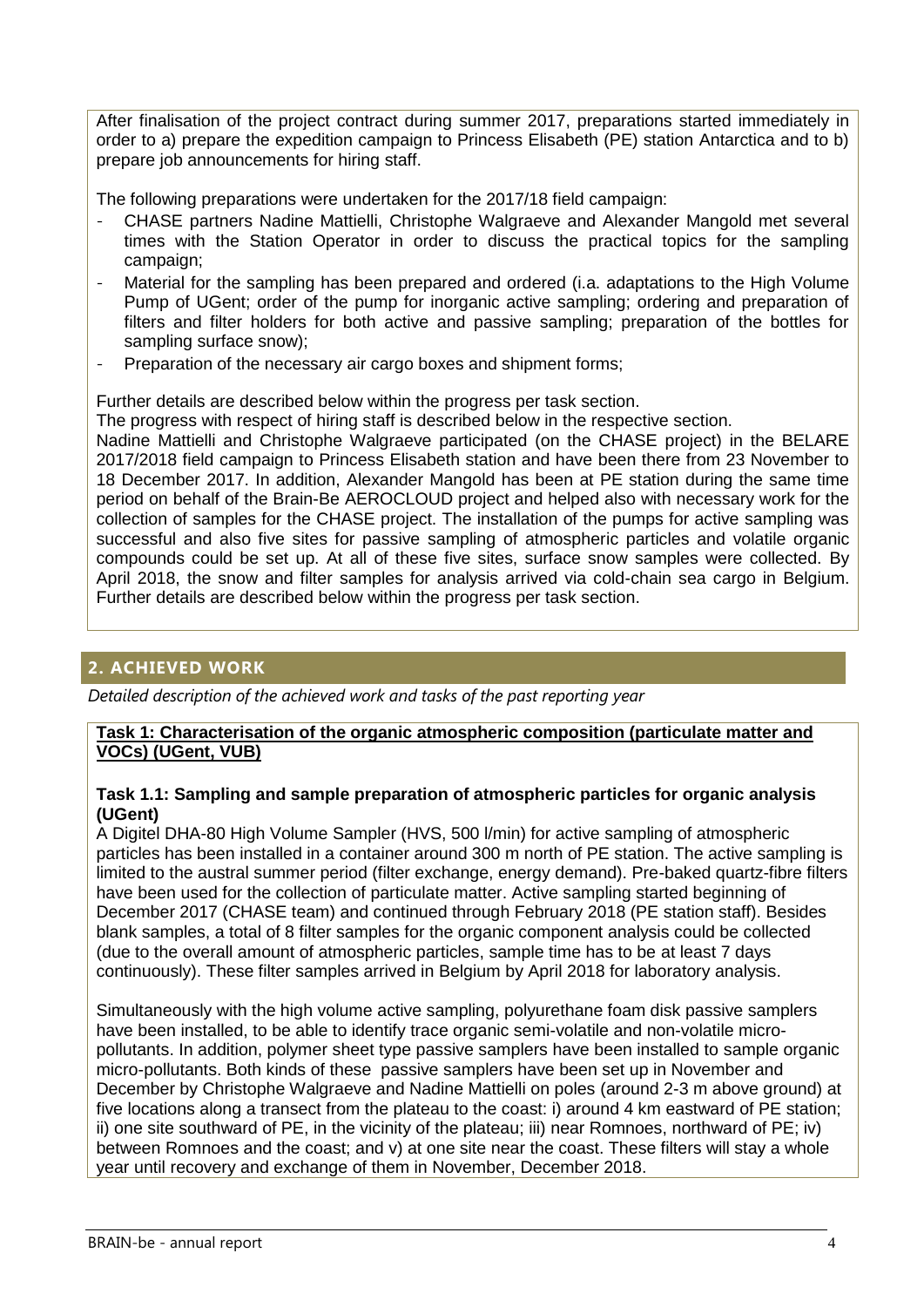## **Task 1.2: Sampling and sample preparation for the analysis of Volatile Organic Compounds (UGent)**

Volatile Organic Compounds (VOCs) are sampled by passive sampling. Axial passive samplers have been installed on poles (around 2-3 m above ground) at the same five locations as the passive samplers for semi-volatile organic analysis mentioned before. These samplers will collect VOCs over a whole year until recovery and exchange of them in November, December 2018. Besides blank samples, a total of 30 ( $5 \times 6$ ) samples will be collected. Preliminary tests were performed to sample VOCs by pumped (active) sampling.

# **Task 1.3.1: Laboratory analysis for the molecular characterisation of the organic atmospheric composition (UGent)**

Not started yet.

# **Task 1.3.2: Laboratory analysis for the stable isotopes C and N of the organic aerosol fraction (VUB)**

Not started yet.

**Task 1.4: Interpretation of the results for organic atmospheric composition (UGent, VUB)** Not started yet.

# **Task 2: Characterisation of the inorganic composition of atmospheric particles (ULB)**

## **Task 2.1: Active sampling and analysis of inorganic composition of atmospheric particles (ULB)**

Active sampling on 47 mm Teflon filters has been done from December 2017 (CHASE team) through February 2018 (PE station staff). For this purpose, a strong pump (nominal flow rate of 330 L/min) has been installed in the same container as for the active sampling for organic analysis. The active sampling is limited to the austral summer period (due to filter exchange handling, energy demand). Besides several blank samples, a total of 10 filter samples could be collected (due to the overall amount of atmospheric particles, sample time had to be at least or more than 7 days continuously). These filter samples arrived by April 2018 in Belgium for laboratory analysis. They are currently stored in Asse in frozen controlled conditions. A specific transport is planned end of April 2018 to transfer the samples to ULB.

## **Task 2.2: Passive sampling and analysis of inorganic composition of atmospheric particles (ULB)**

Several passive atmospheric dust collectors have been installed by the CHASE team in November and December 2017, on poles (around 2-3 m above ground) at the same sites as the passive samplers for organic analysis and of VOCs: i) one Bergerhoff type dust trap and two Sigma-2 passive collectors, around 4 km eastward of PE station; ii) one Sigma-2 collector at the site southward of PE, in the vicinity of the plateau; iii) one Sigma-2 collector at the site near Romnoes, northward of PE; iv) one Sigma-2 collector at the site in between Romnoes and the coast; and v) one Sigma-2 collector on the western part of an ice rise at the coast. The samplers containing respectively one filter and a Savilex beaker at all sites have been installed for an atmospheric dust collection over a whole year until recovery and exchange of them in November, December 2018. It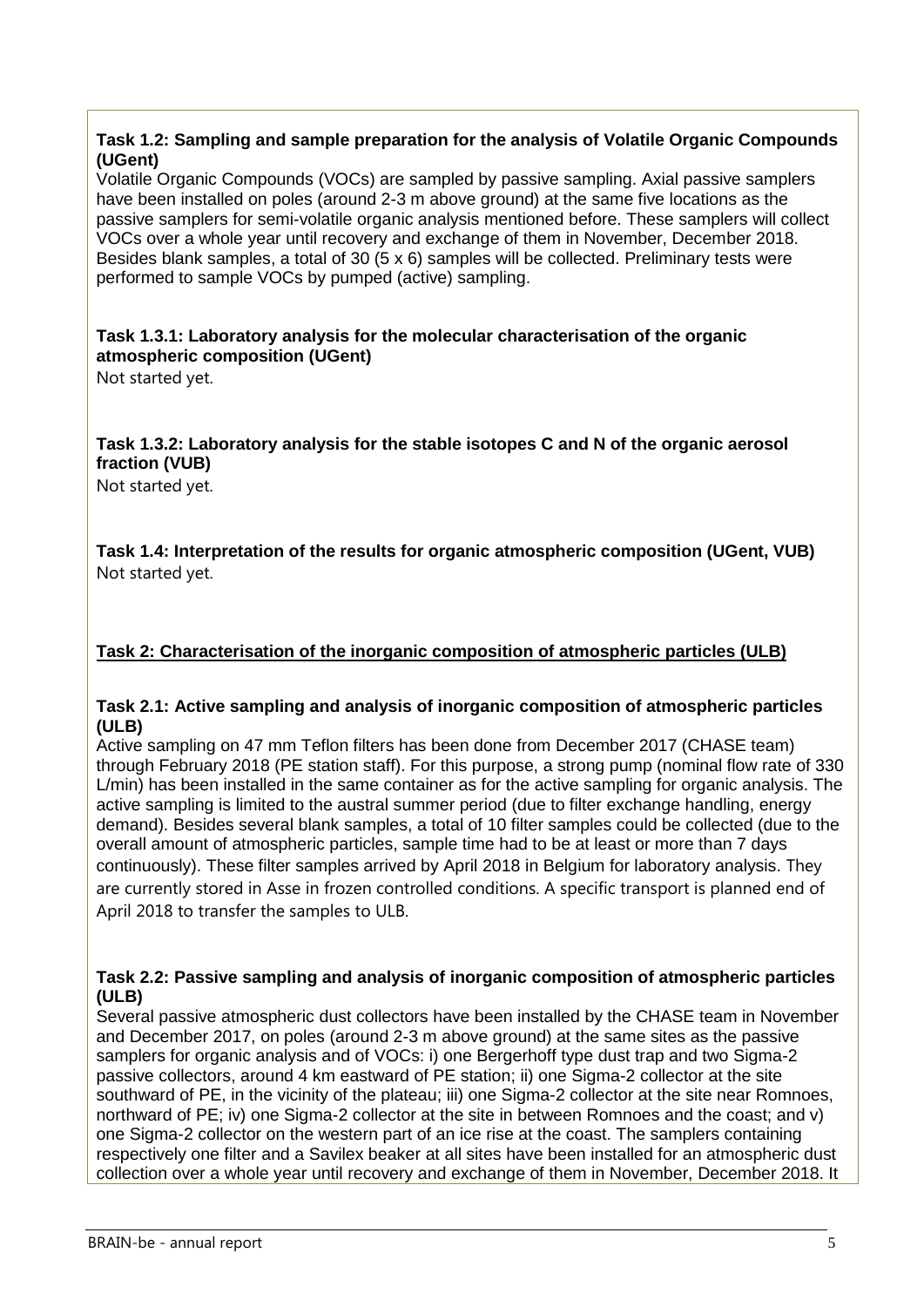was however possible to exchange two filters at the site eastward of PE station. These filters came back by end of February for laboratory analysis (thanks to the contribution of Steven Goderis and Matthias Van Ginneken of VUB/ULB; BELAM project).

In addition, two filter samples from passive samplers, installed during previous field campaigns, could be recovered and exchanged: one at the site around 4 km eastward of PE; and one at the site near Romnoes.

#### **Task 2.3: Sampling of surface snow and analysis of inorganic composition of particles therein (ULB)**

Samples of surface snow have been taken in November and December 2017 by Nadine Mattielli at five locations: i) around 4 km eastward of PE station; ii) one site southward of PE, in the vicinity of the plateau; iii) near Romnoes, northward of PE; iv) in between Romnoes and the coast; and v) at one site at the western part of an ice rise at the coast. A total of 18 bottles of 10 L and 6 bottles of 5 L, i.e. a total of 210 L of surface snow, have been collected. The bottles have been shipped back and arrived in Belgium by April 2018 for laboratory analysis of the particles in the sampled snow. In addition, in an exploratory approach, three snow cores have been drilled on 1m depth at the vicinity of the ice drilling site of the Brain-Be project MASS2ANT (the same campground was shared between CHASE and MASS2ANT scientists) to investigate the potential variability of dust with depth at the subsurface.

In addition, another 3 bottles of 10 L of surface snow, which were collected during a previous field campaign in January-February 2016, could be recovered and have been shipped back to Belgium.

## **Task 2.4: Interpretation of the results for inorganic particle composition (ULB)**

First results of test samples from the active sampling brought directly back from the field campaign indicate that longer sampling times (> one week) will be necessary in order to have sufficient particles/mass for the laboratory analyses.

#### **Task 3: Air mass tracing by dispersion analysis of atmospheric transport (RMI)**

#### **Task 3.1: Calculation of air mass trajectories (RMI)**

First runs of the atmospheric transport and dispersion model FLEXPART have been done for a test case of particles collected in surface snow during a storm on 6 December 2014 at the coast (near Roi Baudouin ice shelf). That sample has been analysed by Aubry Vanderstraeten (PhD student of Nadine Mattielli) for trace element concentrations. The backward trajectories indicate that the air masses at the lowest atmospheric levels originated in the Southern Ocean and might be influenced by the outflow of the African continent.

#### **Task 4: Implications of the found results for atmospheric transport of trace elements, micronutrients and pollutants towards Antarctica and its closely associated Southern Ocean (RMI)**

**Task 4.1: Trace elements, micronutrients and atmospheric pollutants in Antarctica – their source regions, transport pathways, seasonal variations and relative importance of natural and anthropogenic compounds (RMI)**

Not started yet.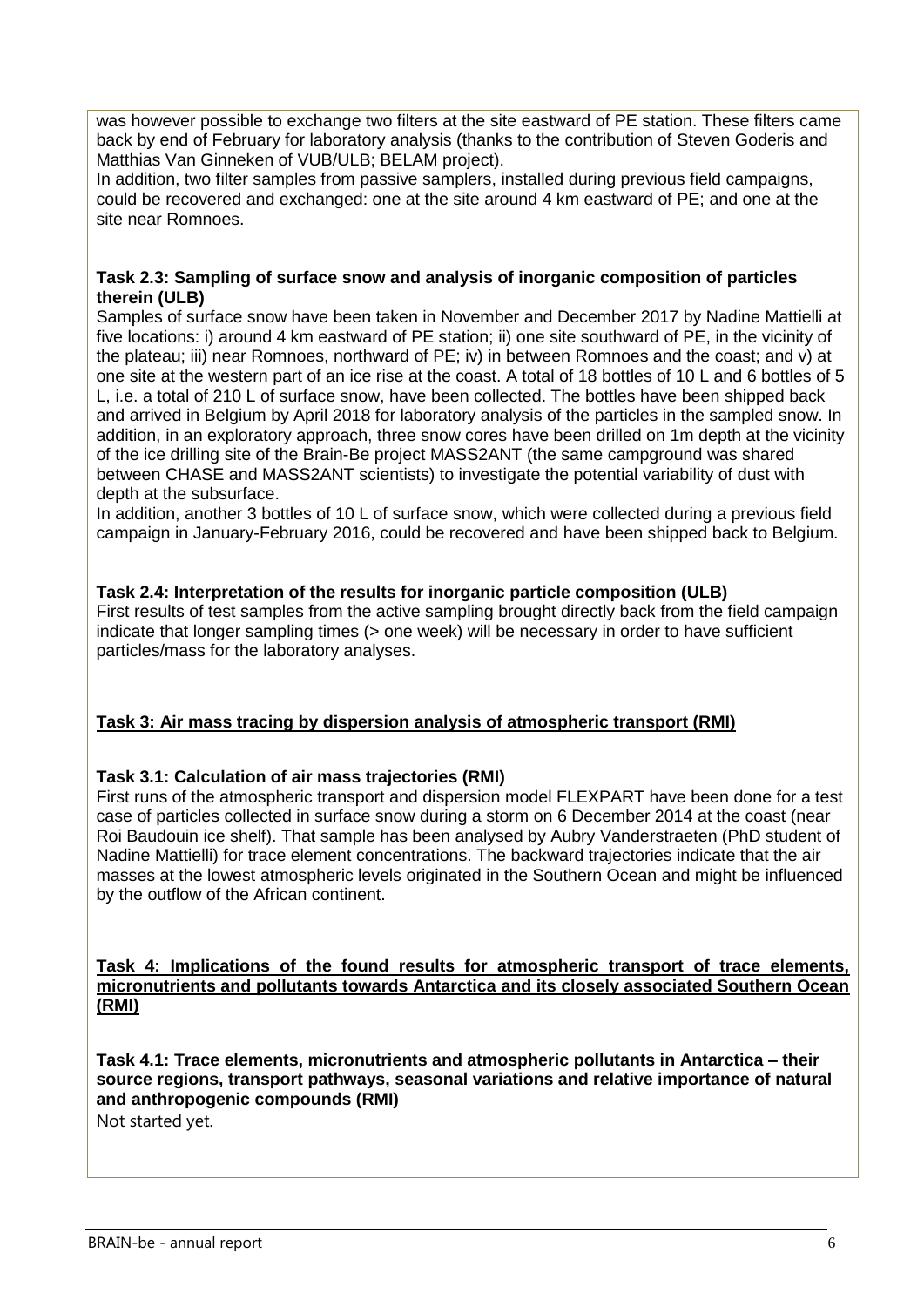# **Task 4.2: Implications of found particle chemistry on cloud condensation and ice nuclei (RMI)**

Not started yet.

# **Task 5 Coordination, database management and valorisation (RMI, UGent, ULB, VUB)**

## **Task 5.1: Network management (RMI)**

Project coordination is led by the Royal Meteorological Institute. The initial report has been delivered to Belspo in mid-October 2017. A meeting of the CHASE consortium is planned for spring 2018.

# **Task 5.2: Management of the chemistry database (RMI)**

The database and the website are not started yet.

#### **Task 5.3: Publication of results to the scientific community, policy stakeholders and the general public (RMI, UGent, ULB, VUB)**

A blog was maintained during the field campaign by Nadine Mattielli and Christophe Walgraeve (on www.bncar.be) and by Alexander Mangold (belatmos.blogspot.be). Further communications will be prepared when first results of the collected samples are available.

An abstract has been submitted by Stefania Gili (CHASE post-doctoral fellow at ULB) to the Goldschmidt Conference (Boston, August 2018) – the main annual international conference in geochemistry.

For publications, please refer also to section 7.

# **Task 5.4: Scientific workshop (RMI, UGent, ULB, VUB)**

Not started yet.

# <span id="page-7-0"></span>**3. INTERMEDIARY RESULTS**

#### **Task 1.1: Sampling and sample preparation of atmospheric particles for organic analysis (UGent)**

Different samples were taken during the 2017-18 Antarctic summer using both active and passive sampling methodologies (High volume active sampling, passive sampling employing PUF disk samplers and polymer sheet samplers). The samples arrived in Belgium by April 2018 but were not analysed yet. The focus was put on the method development to ensure that each step in the analytical process is fully understood and characterised. Particular focus was put on the avoidance of contamination during the transport of the (blank) filters, PUFs and polymer sheets. Preliminary tests were conducted to assess the extraction efficiency of the target compounds.

#### **Task 1.2: Sampling and sample preparation for the analysis of Volatile Organic Compounds (UGent)**

Volatile Organic Compounds (VOCs) were sampled by passive sampling. Axial passive samplers have been installed on poles (around 2-3 m above ground) at the same five locations as the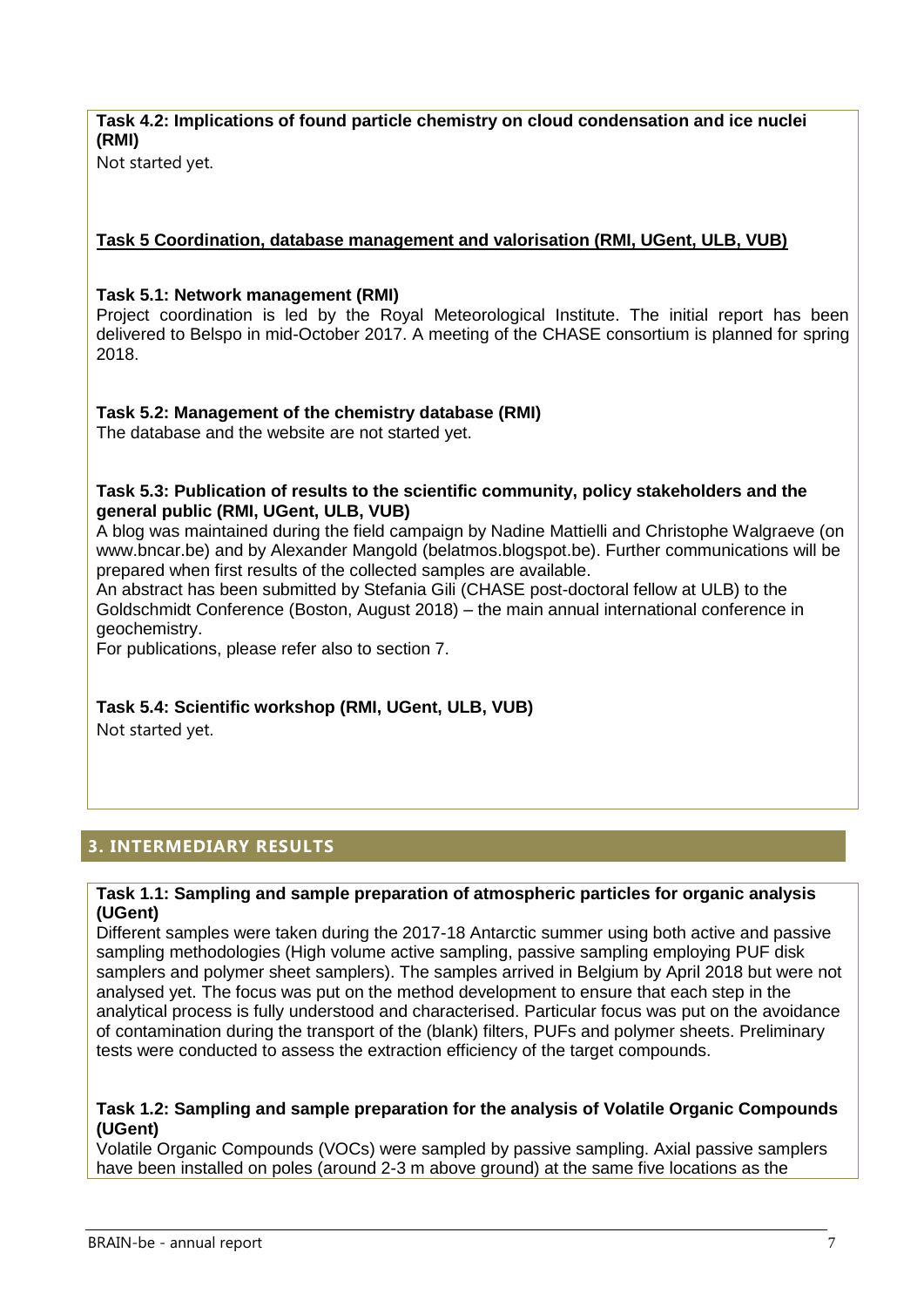passive samplers for semi-volatile organic analysis mentioned before. These samplers will collect VOCs over a whole year until recovery and exchange of them in November, December 2018. Besides blank samples, a total of 30 (5 x 6) samples will be collected. Preliminary tests were performed to sample VOCs by pumped (active) sampling.

#### **Task 1.3.1: Laboratory analysis for the molecular characterisation of the organic atmospheric composition (UGent)**

Preben van Overmeiren (PhD working on CHASE) started on the 15<sup>th</sup> of March 2018 on his PhD research. Samples arrived in April 2018, but are not analysed yet, because the focus is now on the analytical method development and method validation. Given the scientific relevance of the collected samples, it is of paramount importance that first all steps in the analytical procedure (extraction, purification, separation and detection) are well characterised.

#### **Task 2.1: Active sampling and analysis of inorganic composition of atmospheric particles (ULB)**

According to the first observations of the filters collected during the BELARE 2017/18 campaign, active sampling requires at least 7 days to gather enough particles per filter. A strong storm happened at the station PEA in January 2018 and caused snow entering inside the tubing protecting the filters. Improvements are therefore required to optimize the active sampling system used on the top of the scientific container used for Dust studies at the station PEA.

#### **Task 2.2: Passive sampling and analysis of inorganic composition of atmospheric particles (ULB)**

The preliminary observations seem to show that salts can easily precipitate inside the passive sampler (during storm events) and accumulate on the filter. A slight bending of the filter can concentrate the salts at some specific spots of the filter and isolate the atmospheric particles.

#### **Task 2.3: Sampling of surface snow and analysis of inorganic composition of particles therein (ULB)**

The preliminary trace element concentration analyses by HR-ICP-MS show clear interesting contrasts between the snow collected at the coast and the snows collected inland. In addition to traditional metals, the REE appear to be a sensitive tool to discriminate local versus distal dust sources, as well as the continents from which originate the distal dusts.

# **Task 3.1: Calculation of air mass trajectories (RMI)**

First runs of the atmospheric transport and dispersion model FLEXPART have been done for a test case of particles collected in surface snow during a storm on 6 December 2014 at the coast (near Roi Baudouin ice shelf). That sample has been analysed by Aubry Vanderstraeten (PhD student of Nadine Mattielli) for trace element concentrations. The backward trajectories indicate that the air masses at the lowest atmospheric levels originated in the Southern Ocean and might be influenced by the outflow of the African continent.

#### **Task 5.1 : Network management (RMI)**  See section 2.

**Task 5.2: Management of the chemistry database (RMI)** See section 2.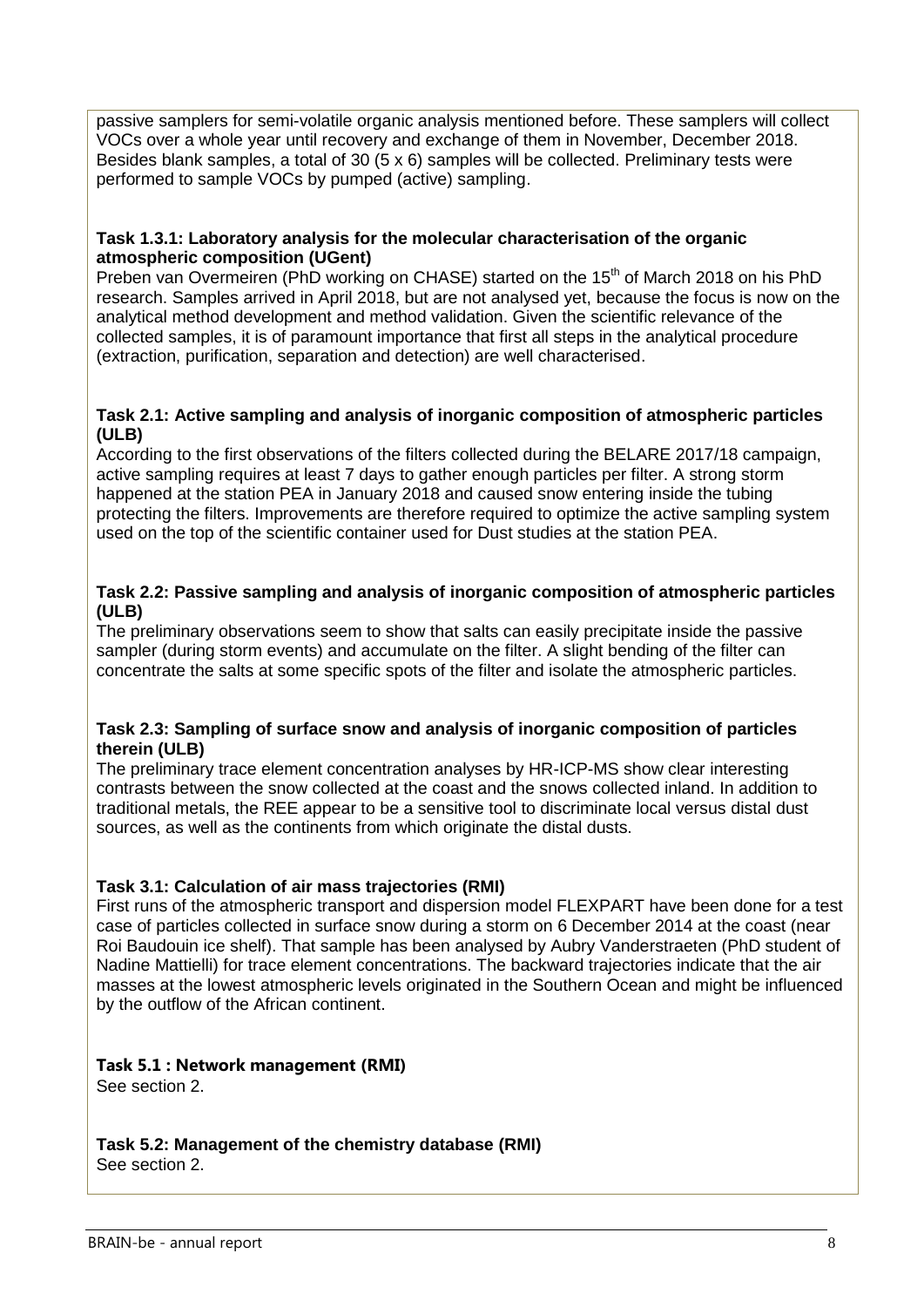**Task 5.3: Publication of results to the scientific community, policy stakeholders and the general public (RMI, UGent, ULB, VUB)** See section 7 for an overview list of publications.

**Task 5.4: Scientific workshop (RMI, UGent, ULB, VUB)**  See section 2.

# <span id="page-9-0"></span>**4. PRELIMINARY CONCLUSIONS AND RECOMMANDATIONS**

#### **Work package 1: Characterisation of the organic atmospheric composition (particulate matter and VOCs)**

The active sampling could be set up successfully and several filters could be collected for laboratory analysis. Also, at five locations on a transect from the plateau to the coast, samplers for passive collection of particles and VOCs could be set up successfully.

Experience was gained on the sampling of VOCs and semi volatiles in severe weather conditions in Antarctica. Adjustments to the High volume sampler will be made for next season (extend the sampling wind direction angle) and improve the sampling inlet to avoid the entrance of snow during storm events.

#### **Work package 2 Characterisation of the inorganic composition of atmospheric particles:**

The expedition BELARE 2017/18 (and the stay of CHASE staff during November 14 – December 23, 2017) was extremely successful. The transect for the sampling of dust in suspension (through 6 Sigma-2 and 1 Bergenhoof passive samplers) and deposition (snow samples) was established from the plateau to the coast with 5 equipped sites. For each site, for the analyses of dust inorganic composition, one filter and one savilex beaker were installed in the sigma passive samplers, and between 10 and 150L of snow (depending on the sampling site) were collected. At the coast, three short (1m) snow cores were sampled for comparative tests. All the samples (filters, 210L of snow and 3 short snow cores) safely arrived in Belgium, stored in frozen conditions. End of April, the filters and snow samples will be repatriated to ULB and stored in freezers, before being processed for trace element (and isotopic) analyses. The filters will be analysed by SEM/EDS for individual particle chemical analyses (in addition to the morphology and size characterization). Thanks to the contribution of S. Goderis and M. Van Ginneken (VUB/ULB), two filters from the Sigma-2 were replaced in February 2018 (effectively two months sampling) at the site close the Station PEA and brought back to ULB. Those samples complement the collection of the two previous filters, retrieved by Ch. Walgrave and N. Mattielli, from the same spot and the Romnoes site (set up during Belare season 2015/2016).

#### **Work package 3 Air mass tracing by dispersion analysis of atmospheric transport:**

First runs of the atmospheric transport and dispersion model FLEXPART have been done for a test case of particles collected in surface snow during a storm on 6 December 2014 at the coast (near Roi Baudouin ice shelf). With this, the platform to calculate the necessary back trajectories is in place.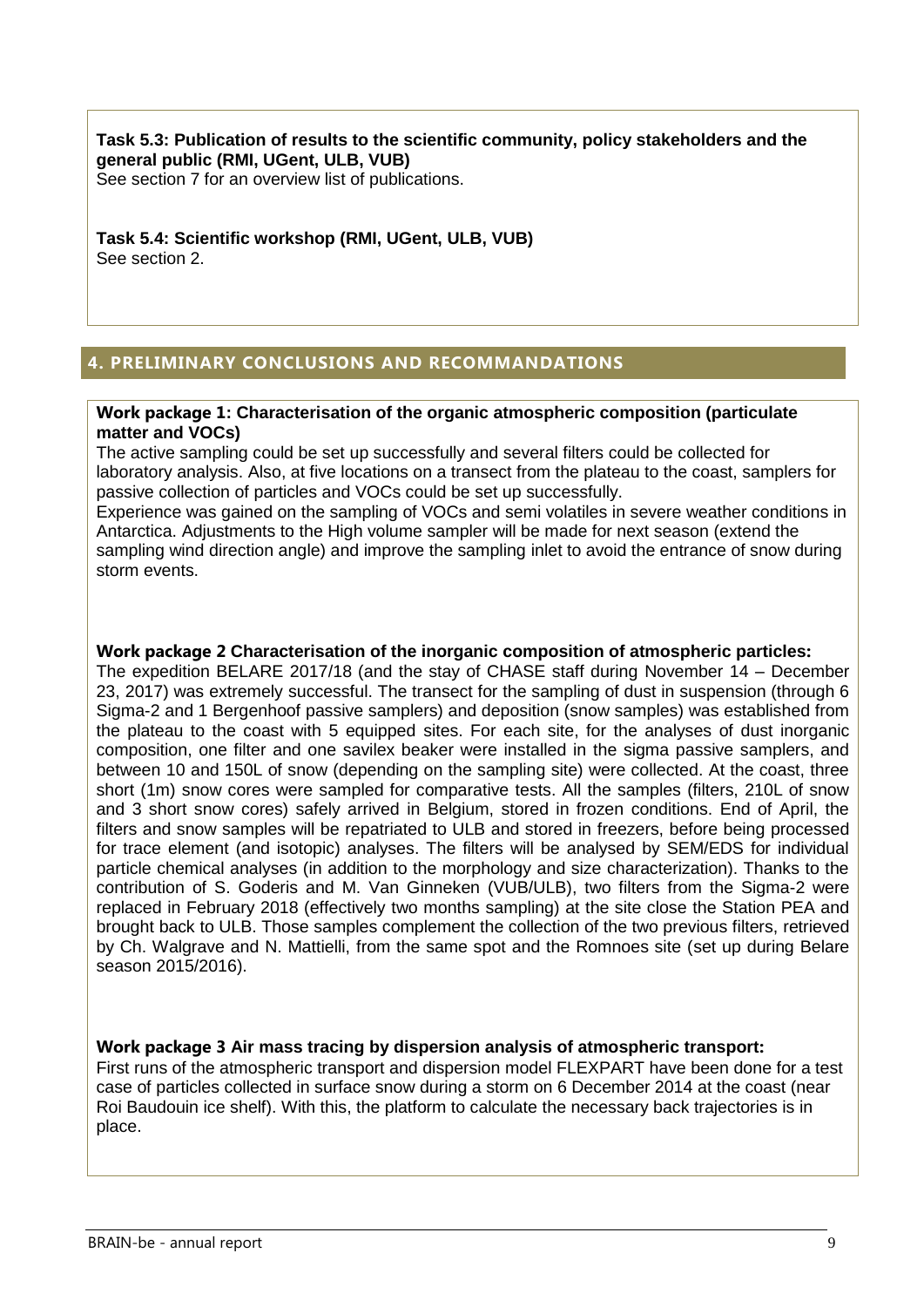# **Work package 4 Implications of the found results for atmospheric transport of trace elements, micronutrients and pollutants towards Antarctica and its closely associated Southern Ocean:**

Not started yet.

#### **Work package 5 Coordination, database management and valorisation:**

See section achieved work.

#### **General recommendations:**

The installation of both the active and passive sampling was successful. However, given the long sampling times, it is essential that the sampling can continue as planned over four seasons. Also, particular attention will be paid to avoid contamination and to avoid disturbances of the samples, e.g., by snow intrusion during storm conditions.

# <span id="page-10-0"></span>**5. FUTURE PROSPECTS AND PLANNING**

*Overview of the foreseen activities and planning for next reporting year, taking into account the actual state of the work and the intermediary results*

## **Work package 1: Characterisation of the organic atmospheric composition (particulate matter and VOCs) (UGent, VUB):**

Analytical methods will be developed to quantify organic micro-pollutants in the gas and particulate phase of Antarctica. All steps in the analytical sequence will be evaluated (sampling, sample preparation and analysis). Method characteristics (recoveries, matrix effects, limits of detection, limits of quantification) will be determined. Specific research will be conducted to ascertain the reliable sampling, transport and analysis of the samples. Methods will be adjusted and modified based on the experiences obtained during the first season. The results of the first samples will be available.

## **Work package 2: Characterisation of the inorganic composition of atmospheric particles (ULB) :**

New freezers have been bought and are ready to welcome the new snow bottles (and test cores) at ULB. As soon as the samples will arrive at the G-Time Laboratory, the filtration experiments will start, as well as the trace element analyses by HR-ICP-MS.

On May 18, a full day is going to be devoted to a workshop (talks and discussions) organized at the Université Lille-Côte d'Opale (Dunkerque) for gathering people from ULB and Dunkerque involved in the dust collection and SEM-EDS analyses of the atmospheric particles. Firstly, the filters from the Sigma passive samplers will be analysed, secondly filters from the active sampling system and eventually the dust filtered from the snow samples.

In parallel, when the atmospheric particles will be separated from the snow by filtration, they will be processed (total dissolution) for trace element analyses on the HR-ICP-MS at the VUB.

#### **Work package 3: Air mass tracing by dispersion analysis of atmospheric transport: (RMI):**

Backward trajectories will be calculated for the period of the sampling at both the sites for active and passive sampling. For the passive sampling with very long time intervals, a special clustering will have to be applied.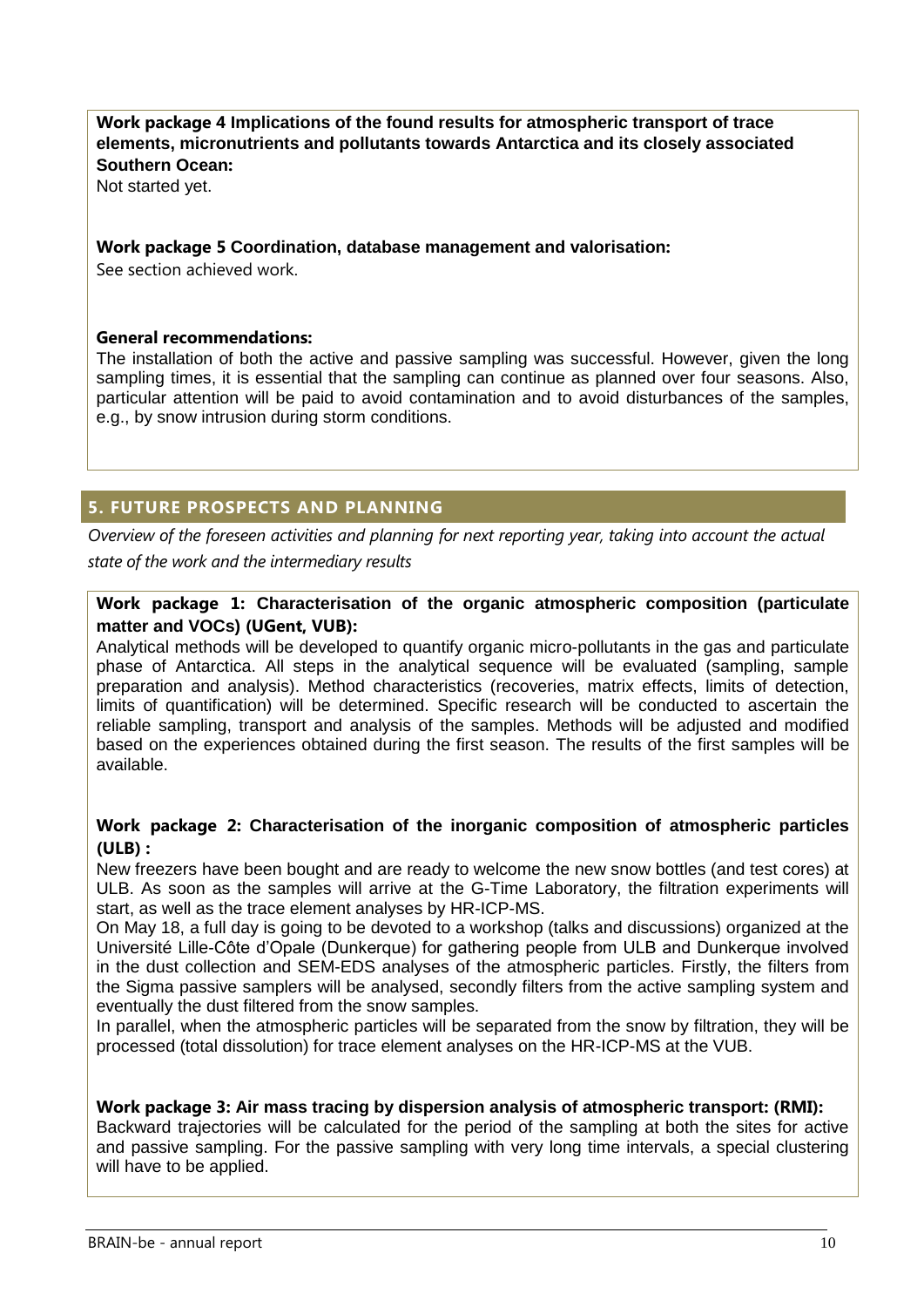## **Work package 4: Implications of the found results for atmospheric transport of trace elements, micronutrients and pollutants towards Antarctica and its closely associated Southern Ocean (RMI):**

The first results of the laboratory analyses of organic and inorganic samples from work packages 1 and 2 will be combined with the calculated back trajectories. Further, the first results for the composition of atmospheric particles will be used to better constrain potential numbers of cloud condensation nuclei and of ice nuclei.

## **Work package 5: Coordination, database management and valorisation (RMI, UGent, ULB, VUB):**

- The next Belgian Research Expedition to the Princess Elisabeth station (November 2018 February 2019) will host probably again two CHASE scientists. They will proceed to do the active sampling, exchange the samples at the passive sampling site and collect the snow samples.
- A CHASE website will be created and first work will be done to create a Chase database.
- A paper on first results will be prepared.
- Further outreach activities like talks, poster presentations, blogs, will be continued.
- Philippe Claeys and Alexander Mangold will attend the meetings of the Belgian National Committee on Antarctic Research.

# <span id="page-11-0"></span>**6. FOLLOW-UP COMMITTEE**

*Dates of the meetings and overview of the concrete contributions of the follow-up committee*

Nadine Mattielli has been in email contact with Profs. Karine Deboudt and Pascal Flament **(**Laboratory of Physics and Chemistry of the Atmosphere (LPCA), Université du Littoral – Côte d'Opale, Dunkerque, France). They will provide their expertise in aerosol characterisation by applying single-particle analysis (SEM-EDX) on the suspended atmospheric particles collected directly on filters (Sigma-2 and active pump samplers) and dust deposits (snow samples).

Nadine Mattielli has also been in email contact with Dr. Volker Dietze (German Meteorological Service, Research Centre Human Biometeorology, Air Quality Department, Freiburg, Germany) who provided the passive sampler equipment. They discussed the installation of the samplers.

Nadine Mattielli, Christophe Walgraeve and Alexander Mangold have been in email contact with Prof Annick Wilmotte (University of Liège, Belgium). Her group and collaborators (e.g. of UGent, Brain-Be Microbian project) are studying the microbial diversity on deglaciated rocks, nunataks, or ridges in Antarctica. They are interested in how such taxa are distributed in Antarctica, e.g. via air transport. Our filter material might therefore be useful for microorganisms analyis. A meeting with colleagues of the Microbian project is envisaged. In addition, she is member of the Belgian delegation to the Committee for Environmental Protection to the Antarctic Treaty and is preparing a document to protect some of the biological soil crusts in the Sor Rondane Mountains and to keep a reference area non-violated for future studies. We will discuss with her if we can give input (arguments, areas) with respect of our needs to sample non-disturbed atmospheric particles or redistributed soil dust.

Christophe Walgraeve has met in summer 2017 with Dr. Willy Maenhaut (former Dept of Analytical Chemistry, Ghent University, Belgium) who is a reknown international expert on aerosol chemistry and measurement techniques and has performed aerosol chemistry measurements at the South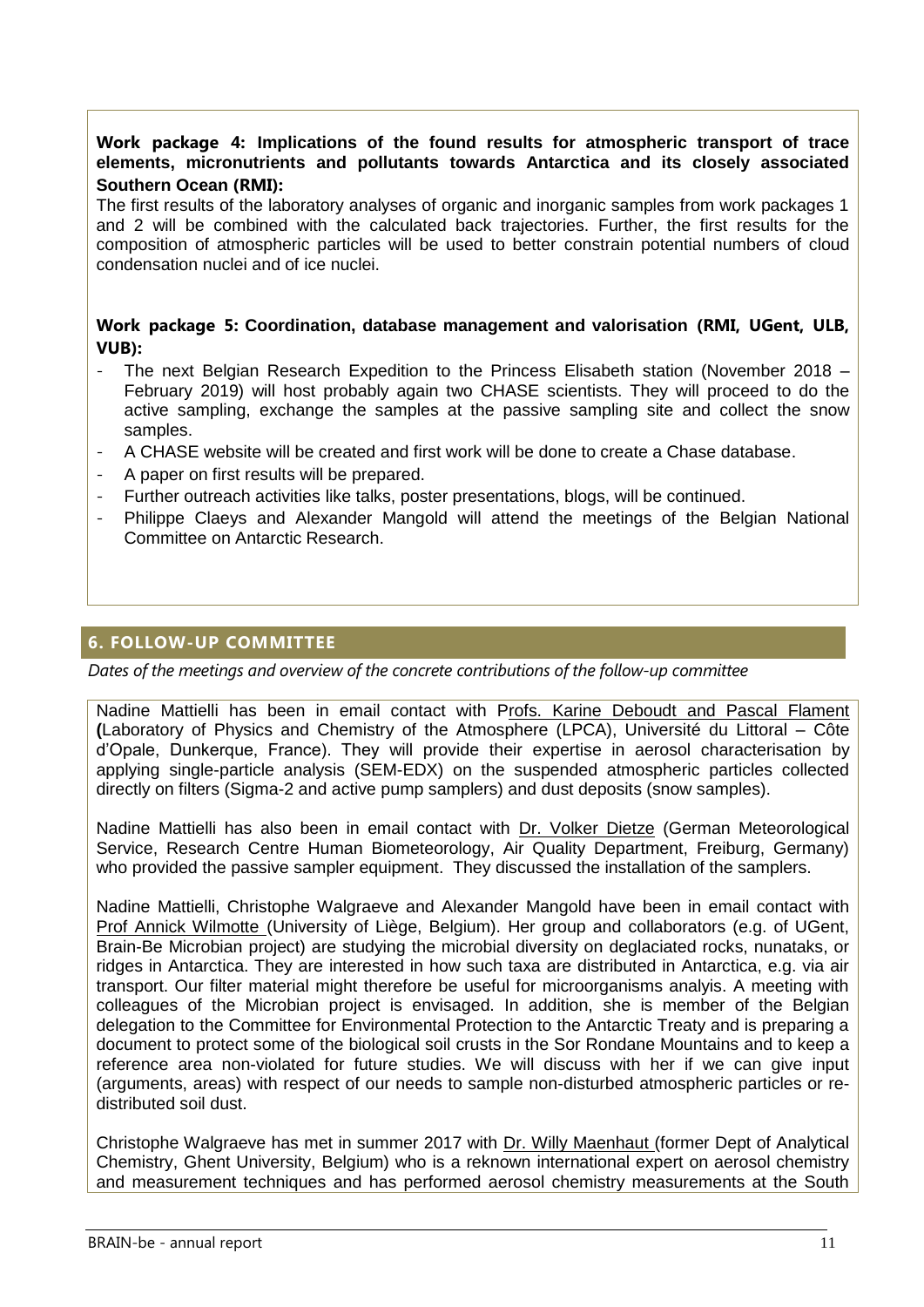Pole. They discussed the practical details of the setup of the active filter sampling.

The employment of Preben van Overmeiren (see Staff-section) opens the perspective to (renew) the collaboration with Prof. Laszlo Vincze UGENT), the former supervisor of Preben. Prof Vincze is doing research on (interstellar) dust characterisation using Synchrotron X-Ray analysis.

Alexander Mangold met before and after the Antarctic field campaign with Prof. Nicole Van Lipzig (KU Leuven). Within the Brain-Be Aerocloud project they are both collaborating on investigating the relationship between clouds, precipitation and aerosols in Antarctica. The results of CHASE on the chemical nature of atmospheric particles will be helpful for understanding the formation of clouds.

Alexander Mangold has been in email contact with Dr. Heike Wex (Leibniz Institute for tropospheric research, TROPOS, Germany) who is doing research on cloud formation, cloud processes and the aerosol particles involved in it. Her group will be interested in the chemistry of the particles sampled within CHASE. A specific sampling setup has been sent to PE station for the period of the stay of Alexander Mangold there and several filters dedicated to analyses on the ice nucleating capabilities of the particles have been collected in December 2017. The samples are now in Leipzig for analysis.

The employment of Stefania Gili (see Staff-section) opens the perspective to collaborate with Prof. Diego Gaiero (National University of Cordoba, Argentina), the former supervisor of Stefania Gili. He is doing research on dust characterisation and genesis in Chili and Argentine, the areas foreseen as the main sources of dust deposits in Antarctica. His research is complementary to the CHASE objectives and the exchange of expertise and results will be beneficial for the outcome of the project.

# <span id="page-12-0"></span>**7. VALORISATION ACTIVITIES**

# <span id="page-12-1"></span>7.1 PUBLICATIONS

Publications in peer-reviewed scientific journals:

- Herenz, Wex, Mangold, Laffineur, Gorodetskaya, Fleming, Panagi, Stratmann, CCN measurements at the Princess Elisabeth Antarctica Research station during three austral summers, Atmos. Chem. Phys. Discuss., 2018.
- A manuscript has been written and is in last pre-review by the co-authors before the submission to the Atmosphere Journal in August at the latest: Is the Argentinean Loess a primary dust source in the Southern Hemisphere?, by S. Gili, D. Gaiero, N. Mattielli, G. Torre, S. Goldstein, F. Chemale and E. Koester.
- A manuscript has been written and is in last pre-review by the co-authors before the submission to ACP journal (in July 2018): Pb-Sr-Nd-Zn-Cu-Fe multi-isotope analytical protocole adapted for dust studies, by A. Vandertsraeten, N. Mattielli, S. Bonneville.

#### <span id="page-12-2"></span>7.2 PARTICIPATION/ORGANISATION OF SEMINARS (NATIONAL/INTERNATIONAL)

*Oral presentation, poster… and/or organisation of workshops, symposia etc.*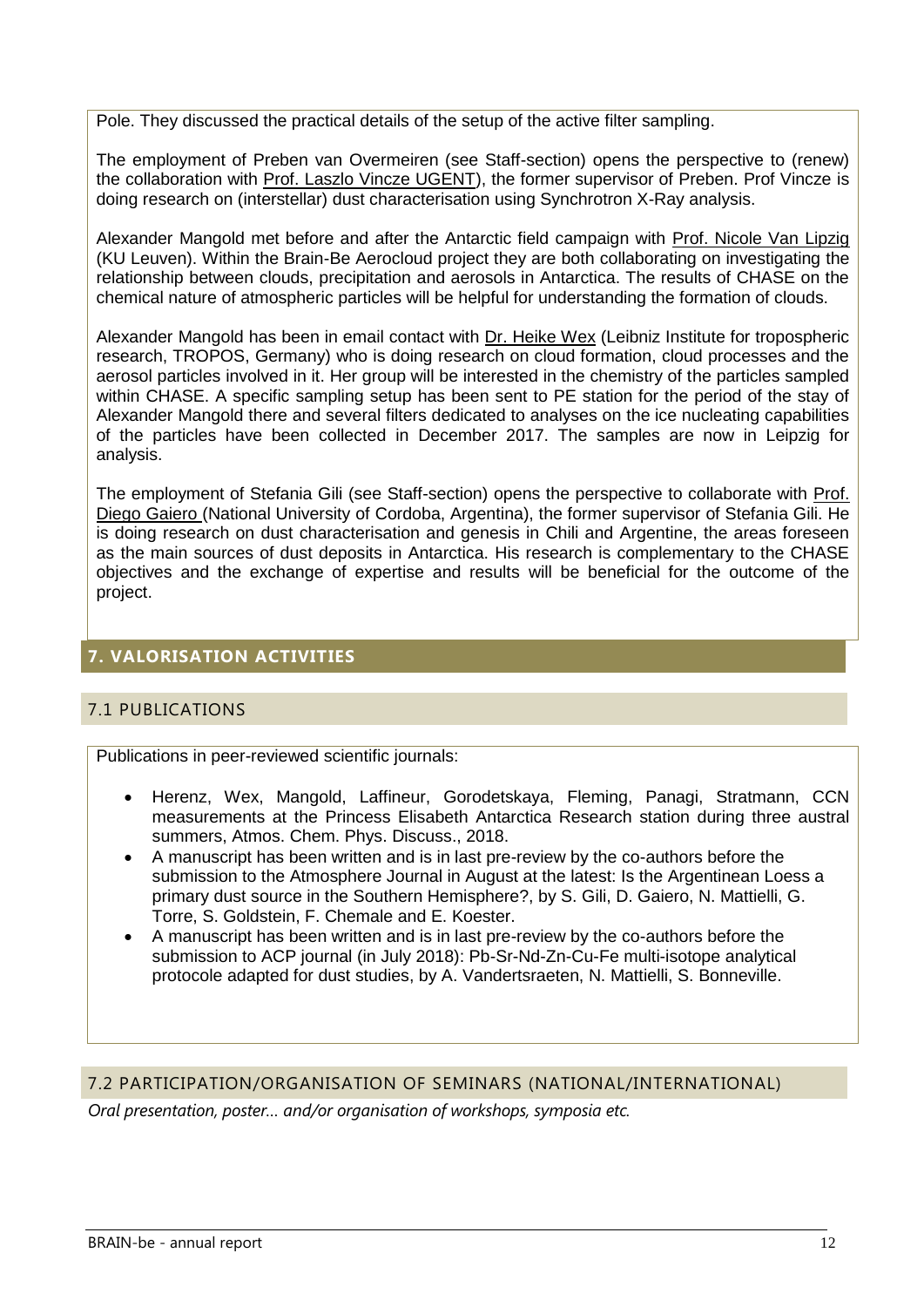Oral presentations:

- Mangold, A., Q. Laffineur, A. Delcloo, C. Hermans, F. Hendrick, A. Gossart, N. Souverijns, P. Herenz, H. Wex, N. Van Lipzig and H. De Backer, Aerosol variability linked to clouds and precipitation in the Sor Rondane area, POLAR2018, SCAR/IASC Open Science Conference, Davos, Switzerland, 19-23 June 2018.
- Mangold, A., Q. Laffineur, H. De Backer, A. Delcloo, P. Herenz, H. Wex, A. Gossart, N. Souverijns, I. Gorodetskaya, N. Van Lipzig, CCN and aerosol properties at Princess Elisabeth station, East Antarctica, combined with cloud and precipitation observations and air mass origin, European Geosciences Union General Assembly 2017, 23 - 28 April 2017, Vienna, Austria..

Poster presentations:

- Mangold, A., Laffineur, Q., De Backer, H., De Bock, V., Delcloo, A., Hermans, C., Gielen, C., Herenz, P., Wex, H. (2017). Atmospheric aerosol and CCN properties in Dronning Maud Land, East Antarctica, European Aerosol Conference 2017, Zürich, Switzerland.

Oral or Poster:

 An abstract untitled "Is the Argentinean Loess a primary dust source in southern South America?" has been submitted by Stefania Gili, D. Gaiero, N. Mattielli, G. Torre, S. Goldstein, F. Chemale and E. Koester, for an oral or poster contribution at the Goldschmidt Conference (Boston, August 2018)

## <span id="page-13-0"></span>7.3 SUPPORT TO DECISION MAKING (IF APPLICABLE)

The connection between scientific research on Antarctica and policy is largely managed by the Scientific Committee on Antarctic Research (SCAR). Belgium is a Full Member of SCAR, represented by the Belgian National Committee on Antarctic Research (BNCAR, http://dev.ulb.ac.be/glaciol/BNCAR/). Prof. Philippe Claeys and Dr. Alexander Mangold are members of BNCAR and have been attending the meetings to ensure that all scientists involved are aware of the ongoing research. This is further strengthened via discussions with members of the follow up committee. CHASE scientists will attend and give presentations at the XXXV SCAR Biennial Meeting and the associated symposium POLAR2018 co-organized between SCAR and the International Arctic Science Committee IASC (June 2018, Davos, Switzerland).

# <span id="page-13-1"></span>7.4 OTHER

- Blog on RMI's activities at Princess Elisabeth station: belatmos.blogspot.be
- Report on the various research activities of RMI at the Antarctic research station in the RMI newsletter
- Blog of Nadine Mattielli and Christophe Walgraeve on their research activities during Belare 2017/18: www.bncar.be

# <span id="page-13-2"></span>**8. ENCOUNTERED PROBLEMS AND SOLUTIONS**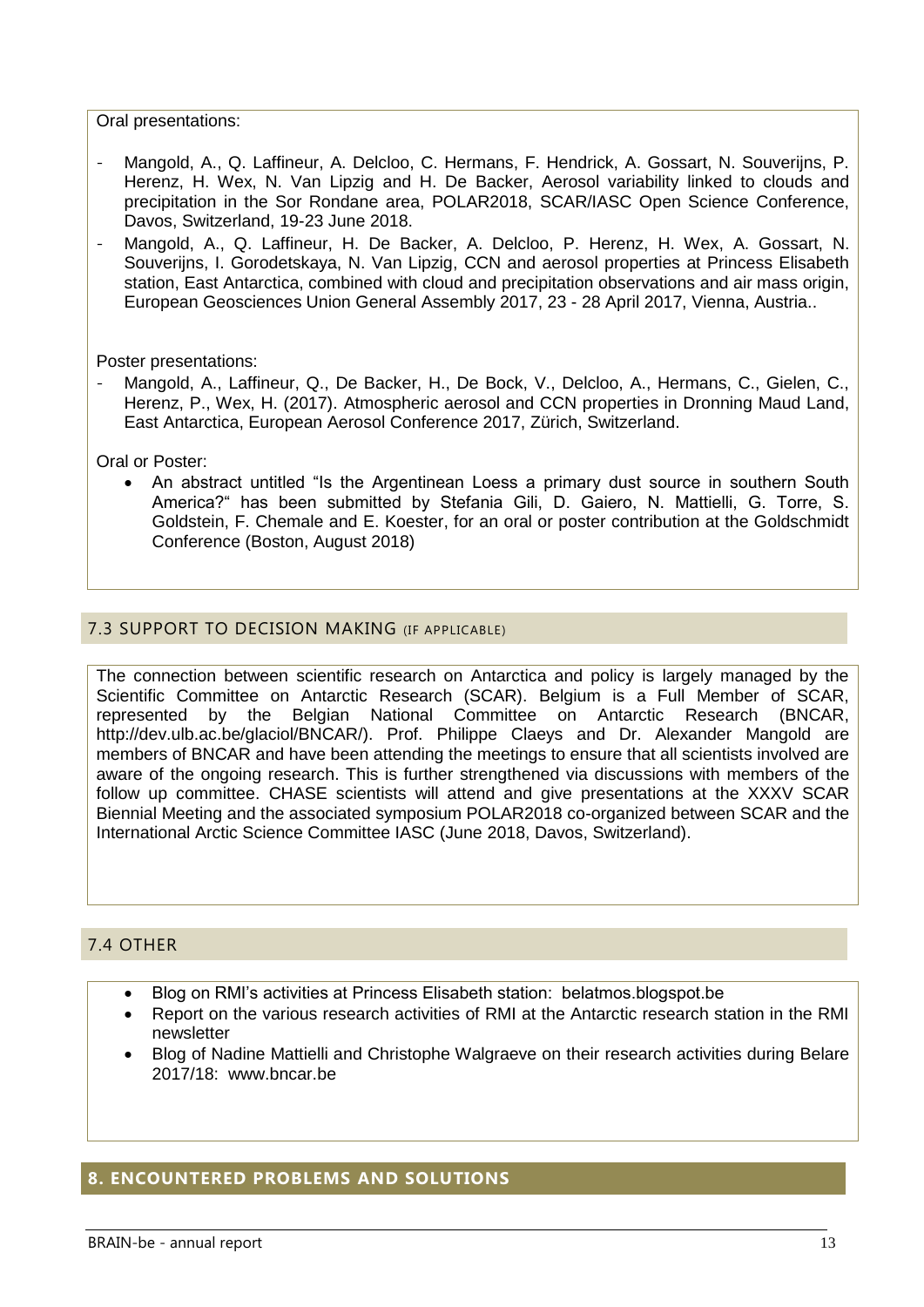#### *Encountered problems/obstacles, adopted and/or envisaged solutions, unsolved problems*

The official start of CHASE was 1<sup>st</sup> January 2017. However, effective work started during summer 2017 after finalisation of the contract with BELSPO. To take this time-shift into account, we choose the start date for the deliverables to be 15/04/2017 (48 months before official end date of CHASE).

The localisation of the 'Atmos' shelter for active sampling is not ideal with respect to avoid as much as possible contamination of the filter samples. Although the main station is downwind of the main wind direction, the distance to it is still only around 300 m. Also, the fuel platform where full fuel drums are stored is at less than 100 m distance. This meant bulldozer traffic from time to time with the need to interrupt the active sampling. Although the pumping was mostly interrupted in time, this cannot be guaranteed always. Chase partners will discuss with the station operator possible improvements and adaptations in order to assure to the most possible non-contaminated measurements.

Items for the active sampling setup were sent back by the station operator at the end of season 2017/18, although clearly marked and communicated that these items had to stay. It means an extra cargo cost as around 60 kg were shipped back and have to be shipped in coming season 2018/19. This will be discussed with the operator.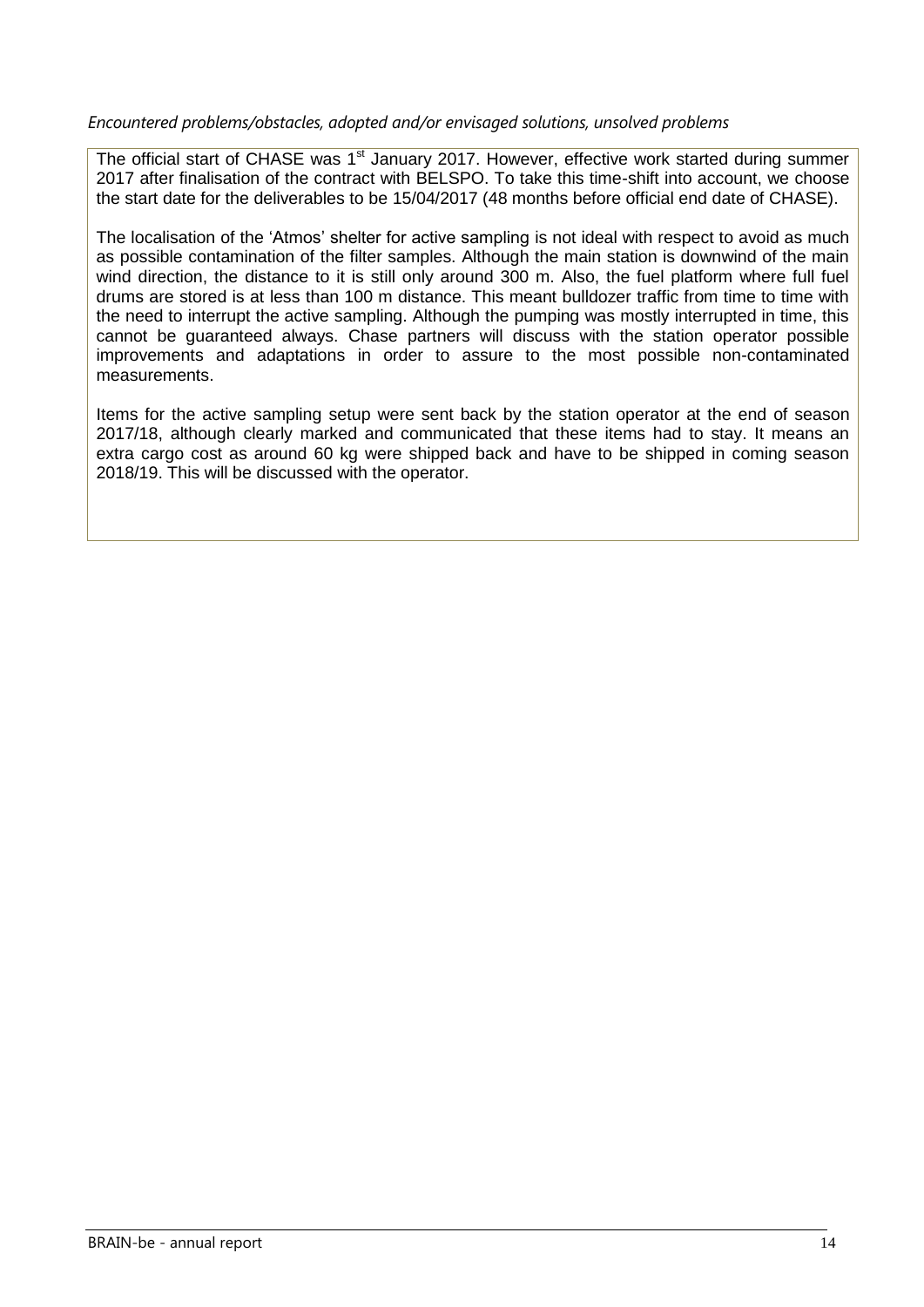# **9. MODIFICATIONS COMPARED TO THE PREVIOUS REPORT (IF APPLICABLE)**

# 9.1 PERSONNEL

<span id="page-15-1"></span><span id="page-15-0"></span>